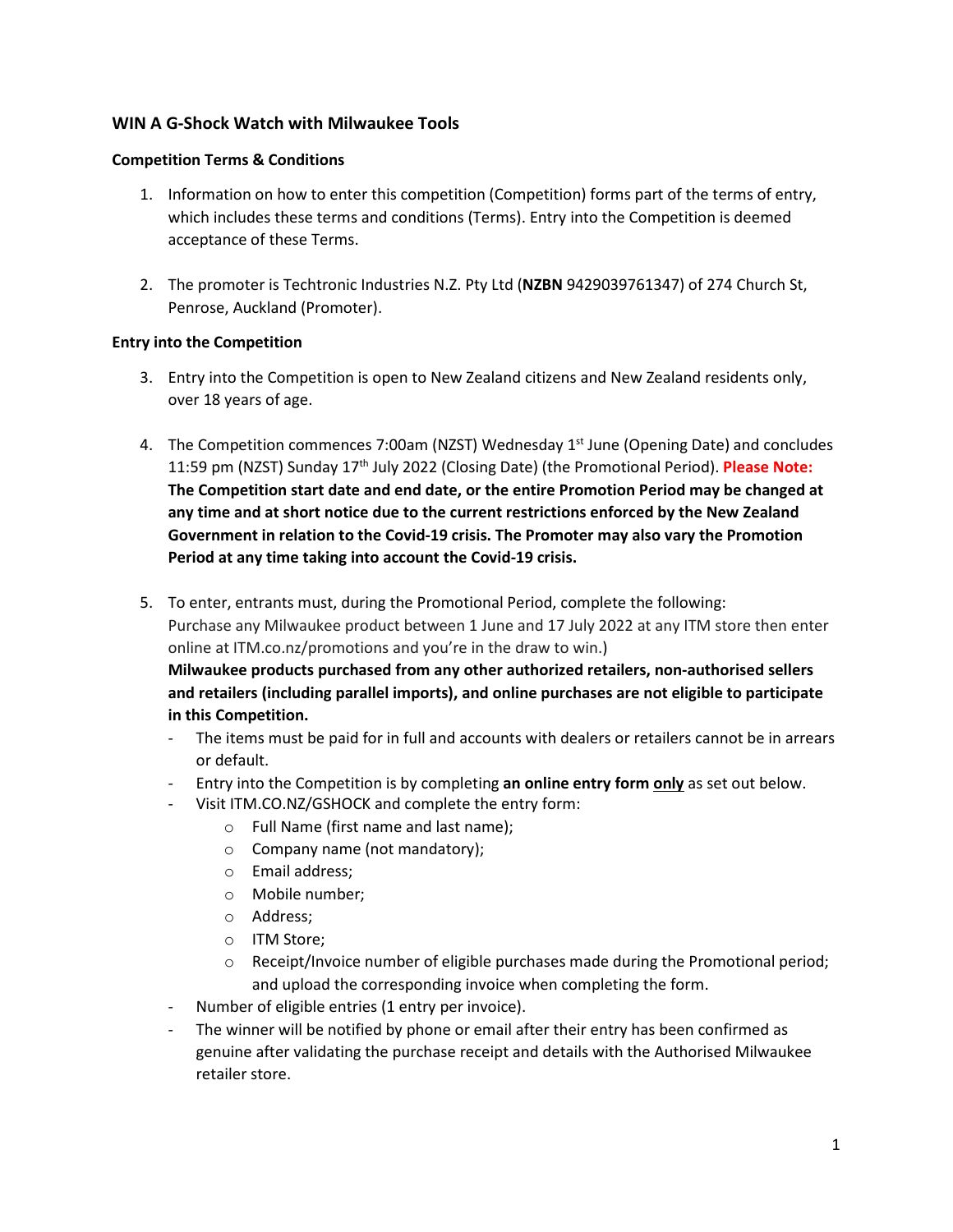- Any entry form/application that fails to provide true and correct information will be deemed invalid and excluded from the Competition.
- The Promoter will collect the winner's address details so that the prize can be awarded.
- Entrants are responsible for any expenses they incur in entering the Competition. There is no additional fee charged to enter this Competition other than the cost of the Milwaukee product purchased, and the cost of you accessing the Internet.
- 6. If an entrant is entering on behalf of a Company or Business, and not in their own right, consent must be obtained from the Company or Business whom is making the Milwaukee product purchase. If an entrant is an employee or contractor of a Company or Business and is making the purchase on behalf of a Company or Business, or the purchase is under a corporate account, consent must be obtained from the Company or Business (that is the actual purchaser) that is making the Milwaukee product purchase. If entrants are entering as a result of a Milwaukee product purchase made through a Company or Business account, consent must be obtained from the Company/Business for an entry to be valid. Entrants must have the express written consent of the Company or Business on or before entering the Competition, in order for the entry to be valid for this Competition. The promoter may request a written copy of this consent, at any time.
- 7. Entries must be received by 11.59pm (NZST) Sunday  $17<sup>th</sup>$  July 2022. Entries are deemed to be received at the time of receipt into the promotion database and NOT at the time of transmission by the entrant. Entries must be received by the Closing Date. The Promoter accepts no responsibility for any late, lost or misdirected entries due to technical disruptions, network congestion or for any other reason.
- 8. Multiple entries are **not** eligible per receipt.
- 9. Employees of the Promoter, the Promoter's associated companies, the Promoter's retailers associated with this promotion and each of their immediate families (i.e. spouse, parent, child or sibling) are ineligible to enter.
- 10. The Promoter reserves the right to verify the validity of entries and to disqualify any entry which, in the opinion of the Promoter, includes objectionable content, profanity, potentially insulting, inflammatory or defamatory statements, disqualify any entrant who tampers with the entry process, who submits an entry that is not in accordance with these Terms or who has, in the sole opinion of the Promoter, engaged in conduct in entering the Competition which is fraudulent, misleading, deceptive or generally damaging to the goodwill or reputation of the Competition and/or Promoter. This includes but not limited to entrants and households using multiple email addresses, postal addresses, PO Box addresses to register single or multiple purchases.
- 11. Entrants warrant that their entry in the Competition does not breach the intellectual property rights of any third party and does not breach the Gambling Act 2003. The entrant indemnifies and will keep the Promoter and its associated agencies indemnified against any loss, costs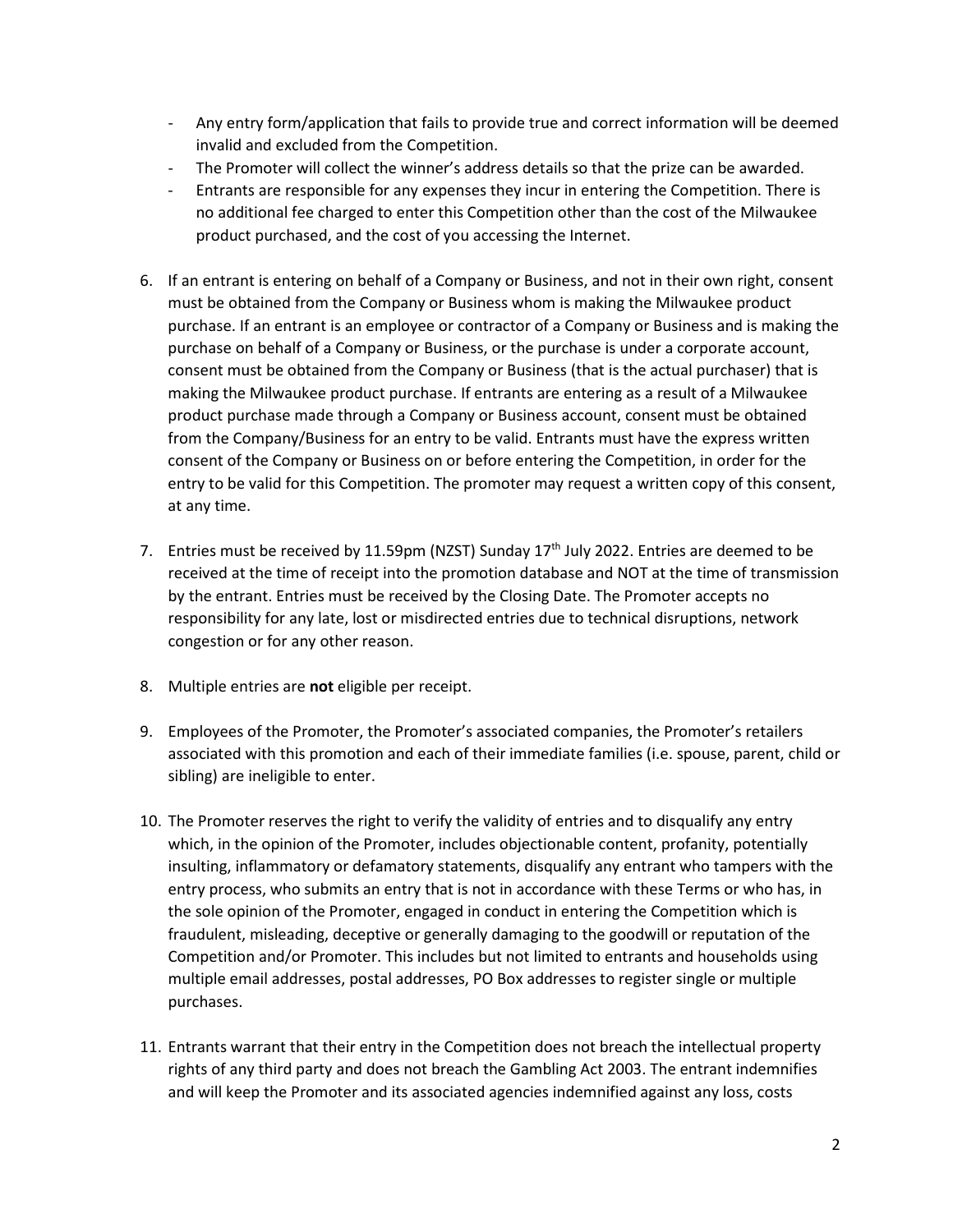(including legal costs), expenses or liability the Promoter and its associated agencies may suffer arising out of any breach by the entrant of this clause.

### **Determining the Winner of the Prize Pack**

- 12. The prize draw will take place ITM Support Office, 38 Tarndale Grove, Rosedale, Auckland 0632. NZ on Wednesday 17<sup>th</sup> August 2022. Each of the 10 (Ten) winners will be awarded their prize within 8 weeks of the prize draw. The winners will be required to travel to a nominated ITM Store in their region to be presented with the prize. The winners will be notified by phone or email.
- 13. The prize includes:
	- 10 (Ten) Milwaukee G-Shock watches to be won nationally. 1 (One) Milwaukee G-Shock watch per winner valued at RRP \$269.00 + GST. Total of 10 winners.
	- Prize values are based upon the recommended retail prices at the time of printing (inclusive of GST). The promoter accepts no responsibility for change in prize value. All prize values are listed in NZ currency.
	- Prize images are for illustrative purposes only and some staging accessories and decorative items may not be included in the prize.
- 14. If the winner is, through any legal incapacity or otherwise, unable to register the prize in their own name, then the winner may assign the prize to another person (who consents to such assignment) with legal capacity for the purposes of registration. The Promoter takes no responsibility for any such arrangements between the winner and the assignee.
- 15. The winner must provide the Promoter with certified copies of all documentation (such as a drivers license, photo ID, passport and other similar documentation) as required by the Promoter before the prize is awarded. As a condition of accepting the prize, the winner must sign any legal documentation as and, in the form required by the Promoter and/or prize suppliers in their absolute discretion, including but not limited to a legal release and indemnity.
- 16. Total Maximum prize pool value is approximately valued at \$2 690.00 (including GST).
- 17. If the prize is not claimed by the winner, a draw for any unclaimed prizes if required may take place on Wednesday  $31<sup>st</sup>$  August 2022 at the same time and place as the original draw, subject to any directions from a regulatory authority. The winner will be notified by phone or email within 2 days of the draw.
- 18. Subject to the unclaimed prize draw clause, if for any reason a winner does not take a prize (or an element of the prize) at/by the time stipulated by the Promoter, then the prize (or that element of the prize) will be forfeited.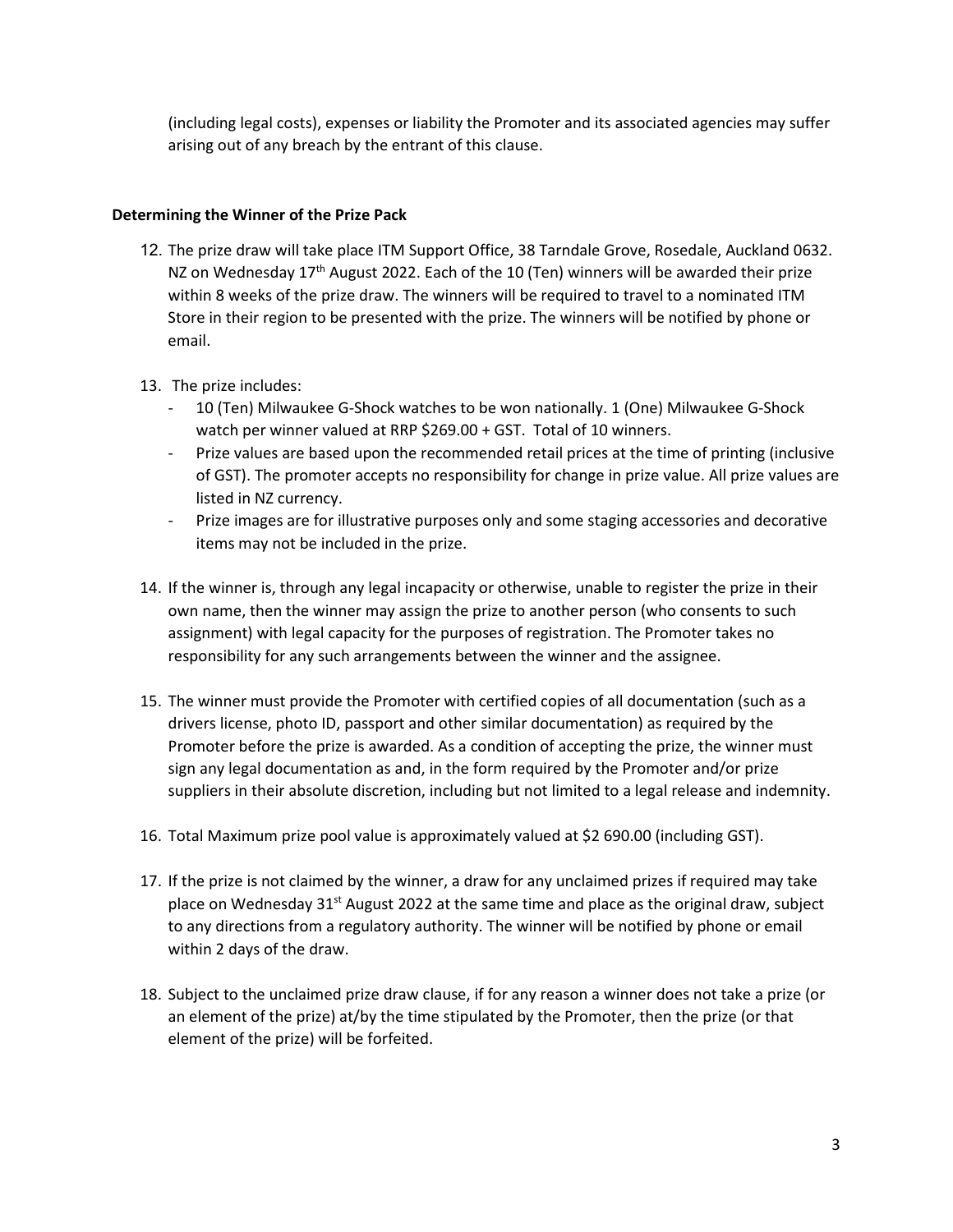- 19. If any prize (or part of any prize) is unavailable, the Promoter, in its discretion, reserves the right to substitute the prize (or that part of the prize) with a prize to the equal or greater value and/or specification, subject to any written directions from a regulatory authority.
- 20. Prizes, or any unused portion of a prize, are not transferable or exchangeable and cannot be taken as cash.
- 21. The Promoter's decision is final and the Promoter will not enter into correspondence regarding the Competition result.
- 22. The Promoter reserves the right to request the winner to provide proof of identity and proof of residency at the nominated prize delivery address such as drivers license, photo ID, passport and other similar documentation. Proof of identification, residency and entry considered suitable for verification may be requested at the sole discretion of the Promoter. In the event that a winner cannot provide suitable proof, the winner will forfeit the prize in whole and no substitute will be offered.
- 23. The prize pack will be awarded to the person named in the entry only unless assigned via the winner (refer to clause 14). Should an entrant's contact details change during the Promotional Period, it is the entrant's responsibility to notify the Promoter and modify their entry as appropriate.
- 24. If the winner advises that they do not want to accept the prize, it will be forfeited and awarded to another winner.
- 25. Unless expressly stated in these Terms all other expenses become the responsibility of the winner.
- 26. Once the prize has left the Promoter's nominated premises, the Promoter takes no responsibility for prize being damaged, delayed or lost in transit. Prize confirmation will be sent out within 28 days. Please allow up to eight (8) weeks for prize delivery or collection.
- 27. By accepting the prize, the winner agrees to participate in and cooperate as required with all reasonable media editorial requests relating to the prize, including but not limited to, being interviewed and photographed and/or filmed.
- 28. In the event that for any reason whatsoever a winner does not take an element of the prize at the time stipulated by the Promoter then that element of the prize will be forfeited by the winner and cash will not be awarded in lieu of that element of the prize.
- 29. The winner should seek independent financial advice as tax implications may arise as a result of accepting the prize.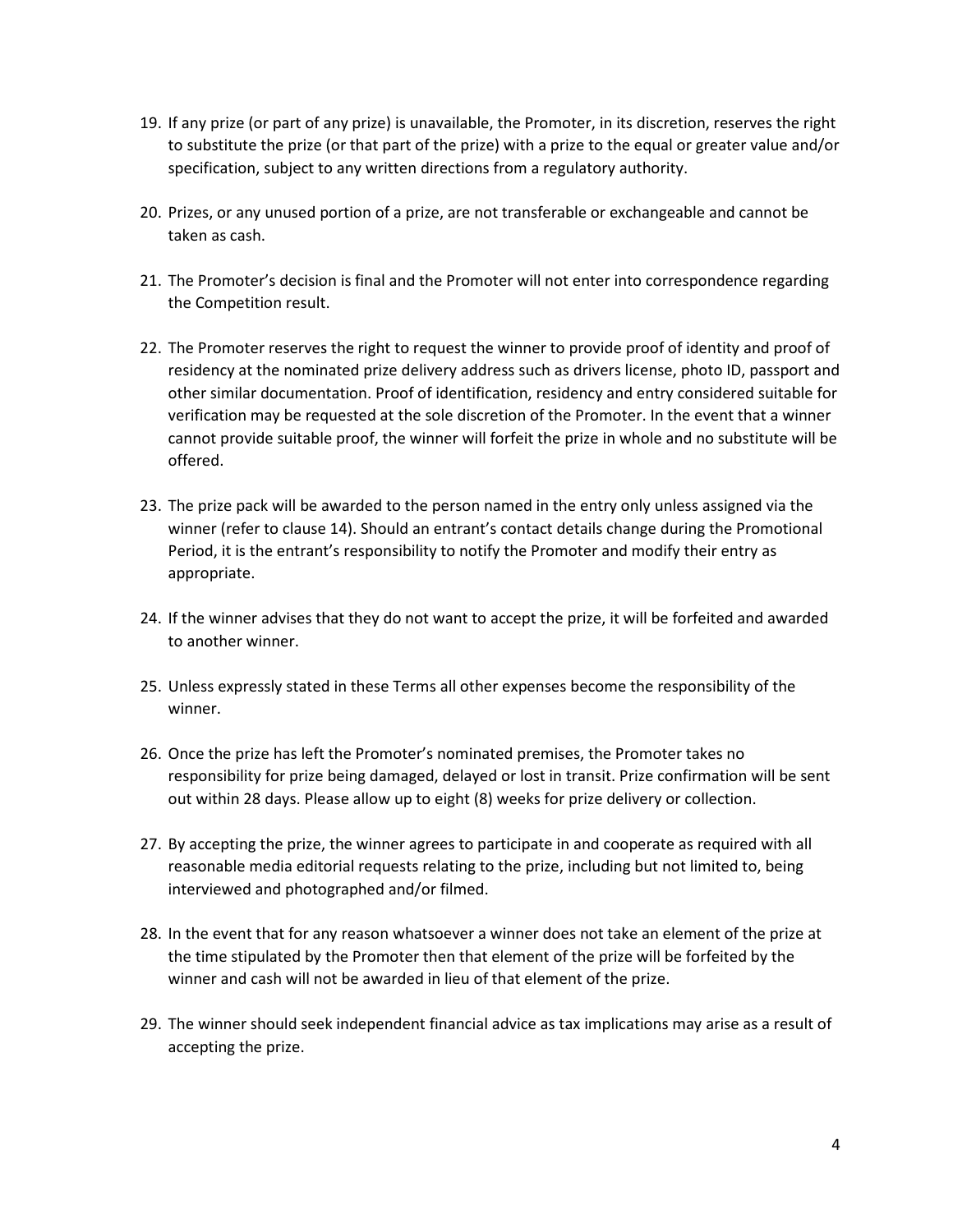- 30. The Promoter reserves the right to disqualify a winner if the Promoter becomes aware that the winner and/or the winner's entry is of a type described in clause 10 or is in breach of these Terms.
- 31. It is a condition of accepting the prize that the winner must comply with all the conditions of use of the prize pack and the prize pack supplier's requirements.

## **General conditions**

- 32. In the case of:
	- The intervention of any outside act, agent or event which prevents or significantly hinders the Promoter's ability to proceed with the Competition on the dates and in the manner described in these Terms, including but not limited to vandalism, disease pandemic, power failures, tempests, natural disasters, acts of God, civil unrest, pandemic, strike, war, act of terrorism; or
	- The Promoter being unable to run the Competition as planned due to infection by computer virus, bugs, tampering, unauthorised intervention, fraud, technical failures or any causes beyond the control of the Promoter, which corrupt or affect the administration, security, fairness or integrity or proper conduct of this Competition,

the Promoter may in its absolute discretion take any action that may be available, and it deems appropriate (at its sole discretion), including changing the Promotion Period of the Competition and to cancel, terminate, modify or suspend the Competition.

- 33. The Promoter shall not be liable for any loss or damage whatsoever which is suffered (including but not limited to indirect or consequential loss) or for any personal injury suffered or sustained in connection with any prize pack except for any liability which cannot be excluded by law (including the Fair Trading Act 1986 and the Commerce Act 1986). The Promoter is not responsible for any incorrect or inaccurate information, either caused by the phone user or for any of the equipment or programming associated with or utilised in this Competition, or for any technical error, or any combination thereof that may occur in the course of the administration of this Competition including any omission, interruption, deletion, defect, delay in operation or transmission, communications line or telephone, mobile or satellite network failure, theft or destruction or unauthorised access to or alteration of entries.
- 34. The Promoter reserves the right in its sole discretion to disqualify any individual who the Promoter has reason to believe has breached any of these Terms or engaged in any unlawful or other improper misconduct of the Competition. The Promoter reserves its rights to recover damages or other compensation from such a person.

### **Collection of Information**